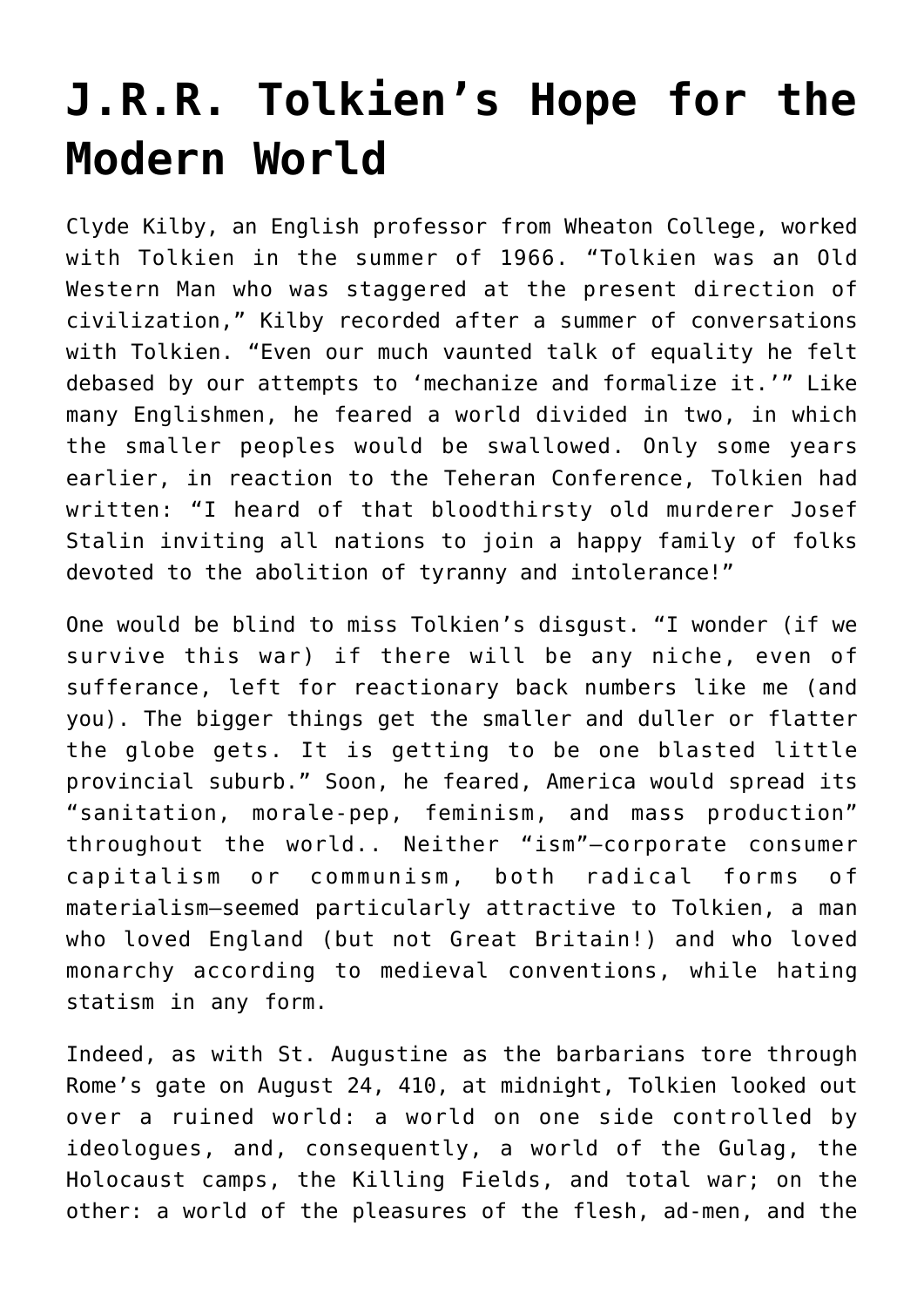democratic conditioners to be found, especially, in bureaucracies and institutions of education. Both East and West had become dogmatically materialist, though in radically different fashions. In almost all ways, the devastation of Tolkien's twentieth-century world was far greater than that of St. Augustine's fifth-century world. At least barbarian man believed in something greater than himself. One could confront him as a man, a man who knew who he was and what he believed, however false that belief might be. "I sometimes wonder," C.S. Lewis once mused, "whether we shall not have to re-convert men to real Paganism as a preliminary to converting them to Christianity." Twentieth-century man, led by fanatic ideologies, used state-sponsored terror to murder nearly 205 million persons outside of war. War in the same century claimed another 50 million persons. Simply put, the blood ran frequently and deeply between 1914 and Tolkien's death in 1973.

And, yet for Tolkien, one could or should rarely expect less in this world of sorrows.

After all, the War is greater than any one of us, as it rages in time, eternity, and the twilight era between; but the battle is ours, and the good women and men of every generation must claim it—but we can only do that through the mystery of Grace.

*The Gospel contains a fairy-story, or a story of a larger kind which embraces all the essence of fairy-stories. They contain many marvels—peculiarly artistic, beautiful, and moving: 'mythical' in their perfect, self-contained significance; and among the marvels is the greatest and most complete conceivable eucatastrophe. But this story has entered History and the primary world; the desire and aspiration of sub-creation has been raised to the fulfillment of Creation. The Birth of Christ is the eucatastrophe of Man's history. The Resurrection is the eucatastrophe of the story of the Incarnation. . . . To reject it leads either to*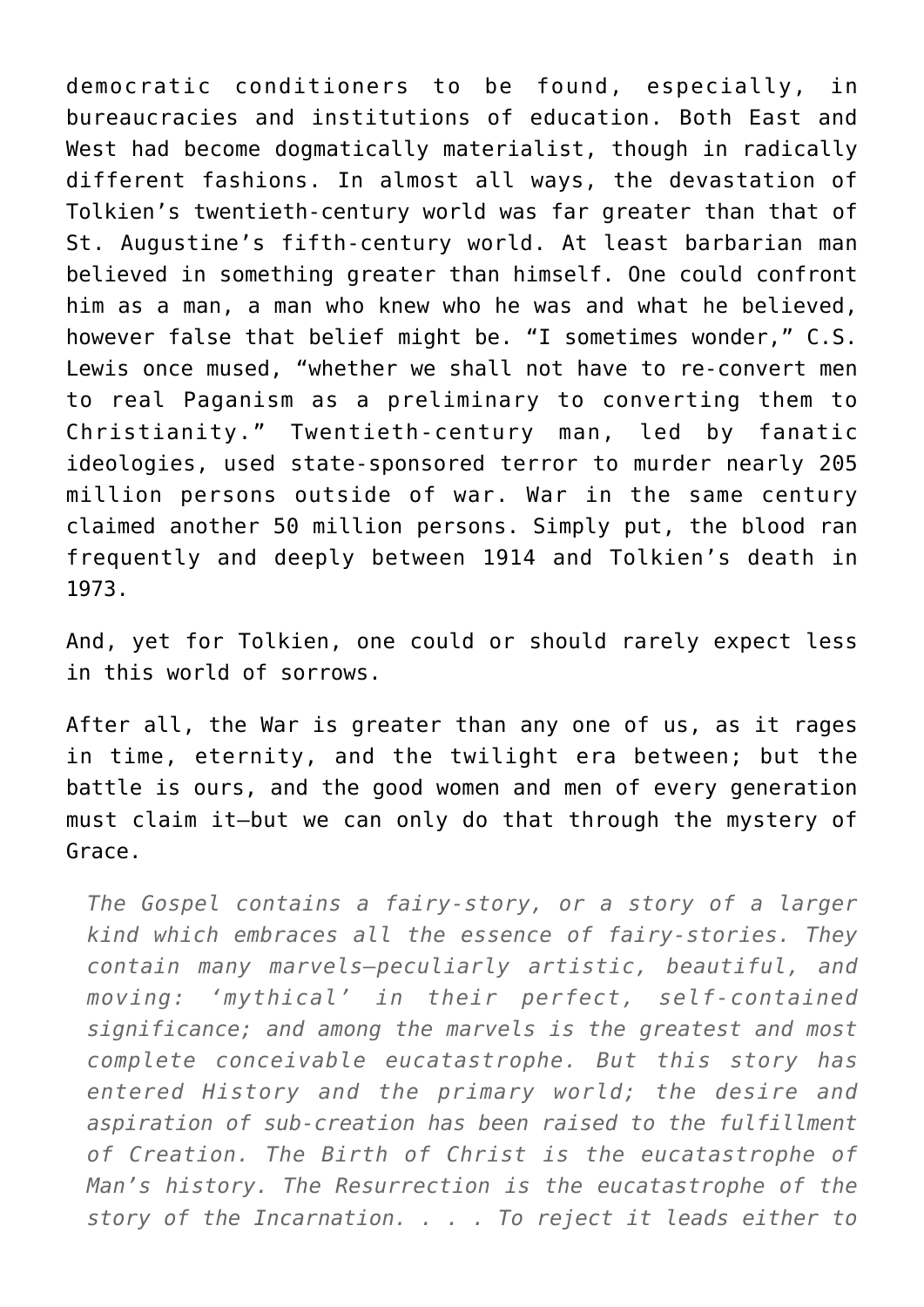*sadness or to wrath.*

Perhaps no where in his myriad of writing, did Tolkien better explain this than in a brief scene in *The Lord of the Rings*. Deep in Mordor, Tolkien's mythological equivalent of an earthly hell, "Sam saw a white star twinkle for a while. The beauty of it smote his heart, as he looked up out of the forsaken land, and hope returned to him that in the end the Shadow was only a small and passing thing: there was light and high beauty forever beyond its reach." Sam saw beauty; the beauty of the white star demonstrated for him the permanence of goodness, and he fought for the truth of the One, the One who created all things and allows us the privilege of being actors in His Story.

Sam's hope is the hope that springs forth from the Grace imparted by the Incarnation, the Death, and the Resurrection of Christ. It is the hope that reminds us that the baptized must sanctify the world and "redeem the time," as St. Paul commanded. It is the hope that reminds us that God makes nothing in vain, and that Grace–and Grace alone–perfects fallen nature. It is the hope that each one of us is born in a certain time, and a certain place, for a certain purpose, or purposes. It is the hope that reminds us that we mean something, that God loves us so much that He blessed us by making us a part of His Story: the story that began when the Blessed Trinity spoke the Universe into Existence, when The Father sent His only Son to live with us for thirty-three years, fully God and fully man, to teach, and then to suffer, and then to die on a piece of wood, betrayed by even his closest friends. But St. John remained. And from the cross, Jesus turned to His Mother, and said, "Behold your son." It is the hope that Mary and St. John held in their hearts. It is the hope that comes after three days of anxiety, gripping frustration, and utter despair, as the women at the tomb understand that Christ conquered death, ransoming us from sin for no other reason than love. Indeed, it is the hope that all